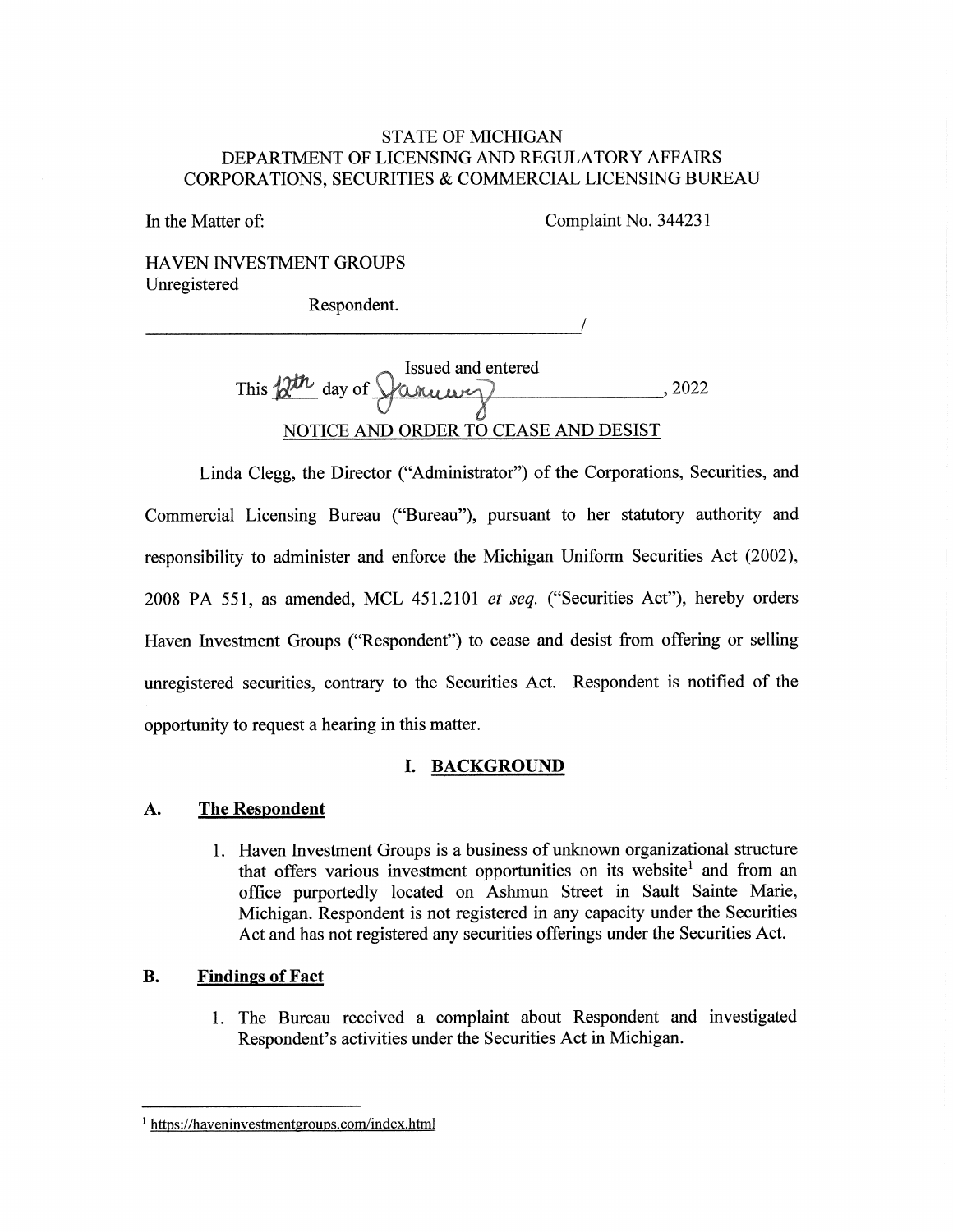- 2. The Bureau's investigation developed evidence that Respondent offers and sells investment contract securities to investors using general solicitations on an unrestricted public website.
- 3. Respondent's securities are not registered under the Securities Act and Respondent has not identified a relevant exemption from registration.

#### II. RELEVANT STATUTORY PROVISIONS

1. MCL 451.2102c(c) defines "Security" in part as:

a note; stock; treasury stock; security future; bond; debenture; evidence of indebtedness; certificate of interest or participation in a profit-sharing agreement; collateral trust certificate; preorganization certificate or subscription; transferable share; investment contract; voting trust certificate; certificate of deposit for a security; fractional undivided interest in oil, gas, or other mineral rights; put, call, straddle, option, or privilege on a security, certificate of deposit, or group or index of securities, including an interest in or based on the value of that put, call, straddle, option, or privilege on that security, certificate of deposit, or group or index of securities, put, call, straddle, option, or privilege entered into on a national securities exchange relating to foreign currency, an investment in a viatical or life settlement agreement; or, in general, an interest or instrument commonly known as a "security"; or a certificate of interest or participation in, temporary or interim certificate for, receipt for, guarantee of, or warrant or right to subscribe to or purchase, any of the foregoing...

#### \*\*\*

(v) The term includes an investment in a common enterprise with the expectation of profits to be derived primarily from the efforts of a person other than the investor. As used in this subparagraph, a "common enterprise" means an enterprise in which the fortunes of the investor are interwoven with those of either the person offering the investment, a third party, or other investors...

2. MCL 451.2301, states:

A person shall not offer or sell a security in this state unless 1 or more of the following are met:

(a) The security is a federal covered security.

(b) The security, transaction, or offer is exempted from registration under sections 201 to 203.

(c) The security is registered under this act.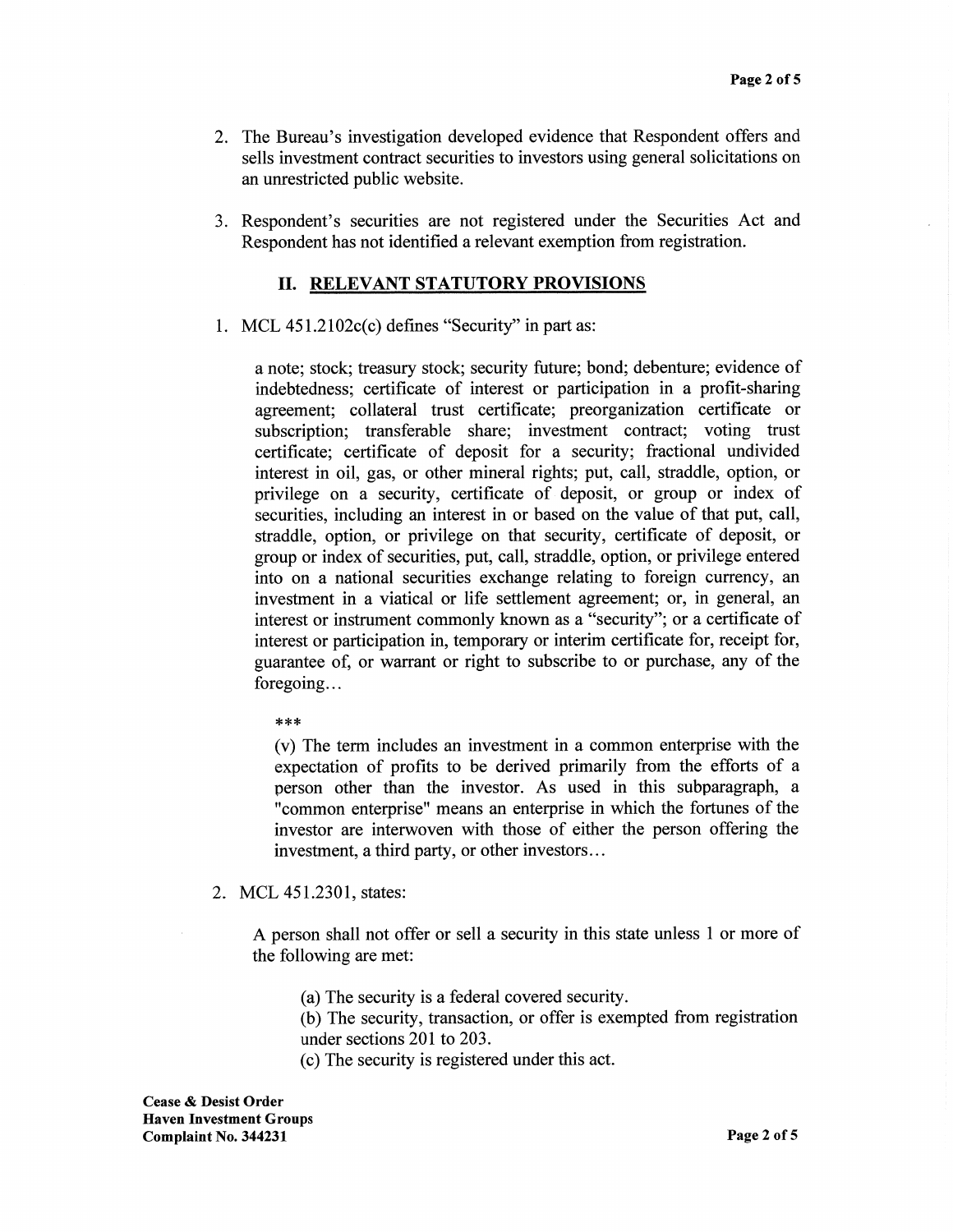#### III. CONCLUSIONS OF LAW

1. Respondent Haven Investment Groups offers and sells investment contract securities to Michigan investors via general solicitations on an unrestricted public website. The securities are not federal covered, exempt from registration, or registered, contrary to section 301 of the Securities Act, MCL 451.2301.

#### IV. ORDER

IT IS THEREFORE ORDERED, pursuant to section 604 of the Securities Act, MCL 451.2604, that:

- A. Respondent shall immediately CEASE AND DESIST from offering and selling unregistered securities in violation of the Securities Act.
- B. Pursuant to section 604(2) of the Securities Act, this Notice and Order to Cease and Desist is IMMEDIATELY EFFECTIVE.
- C. In a Final Order, the Administrator intends to impose civil fines of \$10,000.00 against Respondent under MCL 451.2604(4).
- D. Pursuant to section 508 of the Securities Act, MCL 451.2508, a person that willfully violates the Securities Act, or an order issued under the Securities Act, is guilty of a felony punishable by imprisonment for not more than 10 years or a fine of not more than \$500,000.00 for each violation, or both. An individual convicted of violating a rule or order under this act may be fined, but shall not be imprisoned, if the individual did not have knowledge of the rule or order.
- E. The Administrator retains the right to pursue further administrative action against Respondent under the Securities Act if the Administrator determines that such action is necessary and appropriate in the public interest, for the protection of investors and is authorized by the Securities Act.

#### V. NOTICE OF OPPORTUNITY FOR HEARING

Section 604 of the Securities Act, MCL 451.2604, provides that Respondent has 30 days beginning with the first day after the date of service of this Notice and Order to Cease and Desist to submit a written request to the Administrator asking that this matter be scheduled for a hearing. If the Administrator receives a written request in a timely manner, the Administrator shall schedule a hearing within 15 days after receipt of the request. The written request for a hearing must be addressed to:

Cease & Desist Order Haven Investment Groups Complaint No. 344231 Page 3 of 5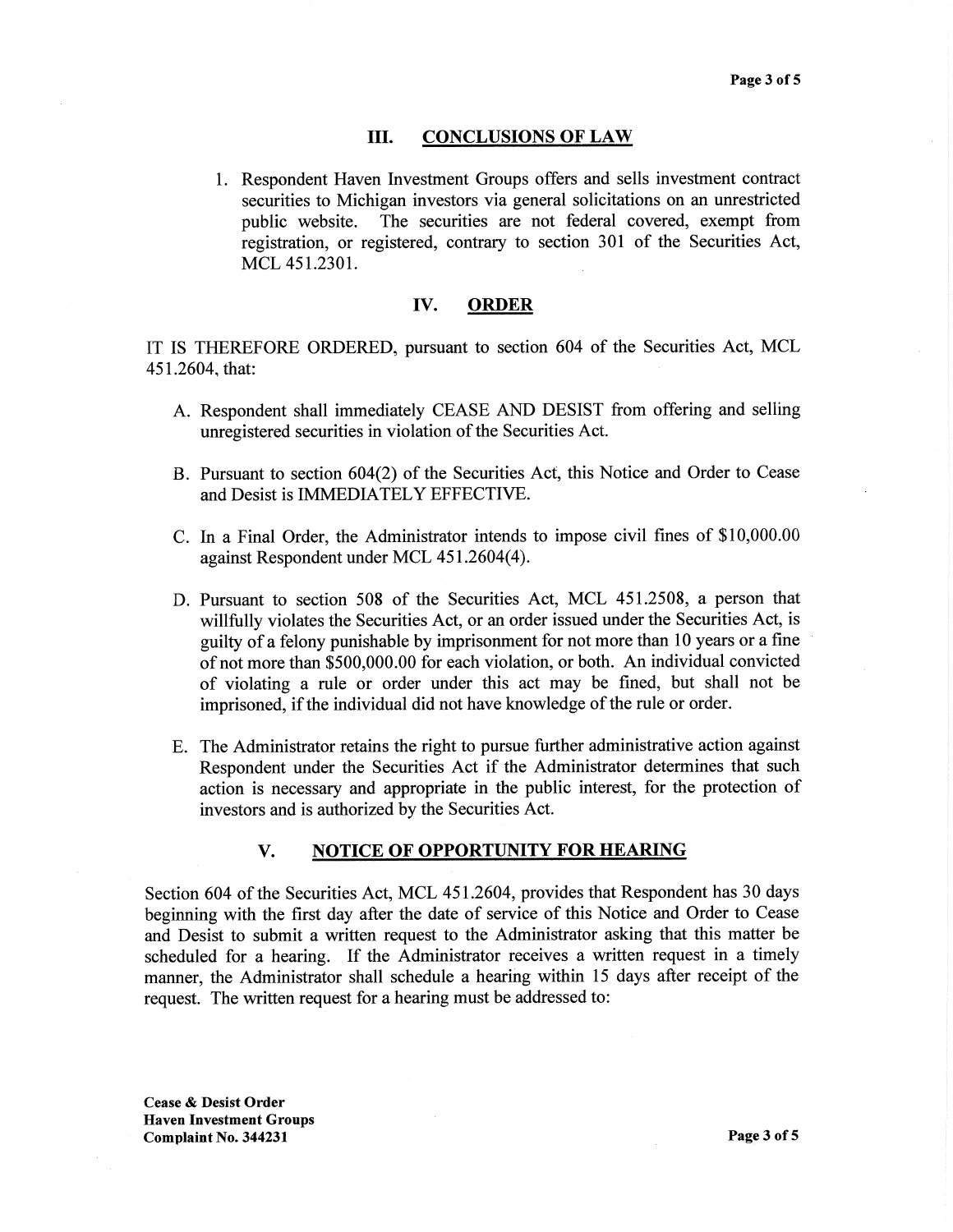Corporations, Securities & Commercial Licensing Bureau Regulatory Compliance Division P.O. Box 30018 Lansing, MI 48909

By email to CSCL-FOIA@michigan.gov

### VI. ORDER FINAL ABSENT HEARING REQUEST

A. Under section 604 of the Securities Act, MCL 451.2604, the Respondent's failure to submit a written request for a hearing to the Administrator within 30 days after the service date of this NOTICE AND ORDER TO CEASE AND DESIST shall result in this order becoming a FINAL ORDER by operation of law. The FINAL ORDER includes the imposition of the fines cited described in section IV.C., and the fine amounts set forth below will become due and payable to the Administrator within sixty (60) days after the date this order becomes final:

> \$10,000.00 — Haven Investment Groups, under section 604 of the Securities Act, MCL 451.2604.

B. CIVIL FINE payments should be payable to the STATE OF MICHIGAN and contain identifying information (e.g., names and complaint numbers) and mailed to the following address:

> Corporations, Securities & Commercial Licensing Bureau Final Order Monitoring P.O. Box 30018 Lansing, MI 48909

- C. Failure to comply with the terms of this Order within the time frames specified may result in additional administrative penalties, including the summary suspension or continued suspension of all registrations held by Respondent under the Securities Act, the denial of any registration renewal, and/or the denial of any future applications for registration, until full compliance is made. Respondent may voluntarily surrender or withdraw a registration under the Securities Act; however, the surrender or withdrawal will not negate the summary suspension or continued suspension of the relevant registrations or any additional administrative proceedings if a violation of this Order or the Securities Act occurred.
- D. Failure to pay the civil fines within six (6) months after this Order becomes final may result in the referral of the civil fines to the Michigan Department of Treasury for collection action against Respondent.